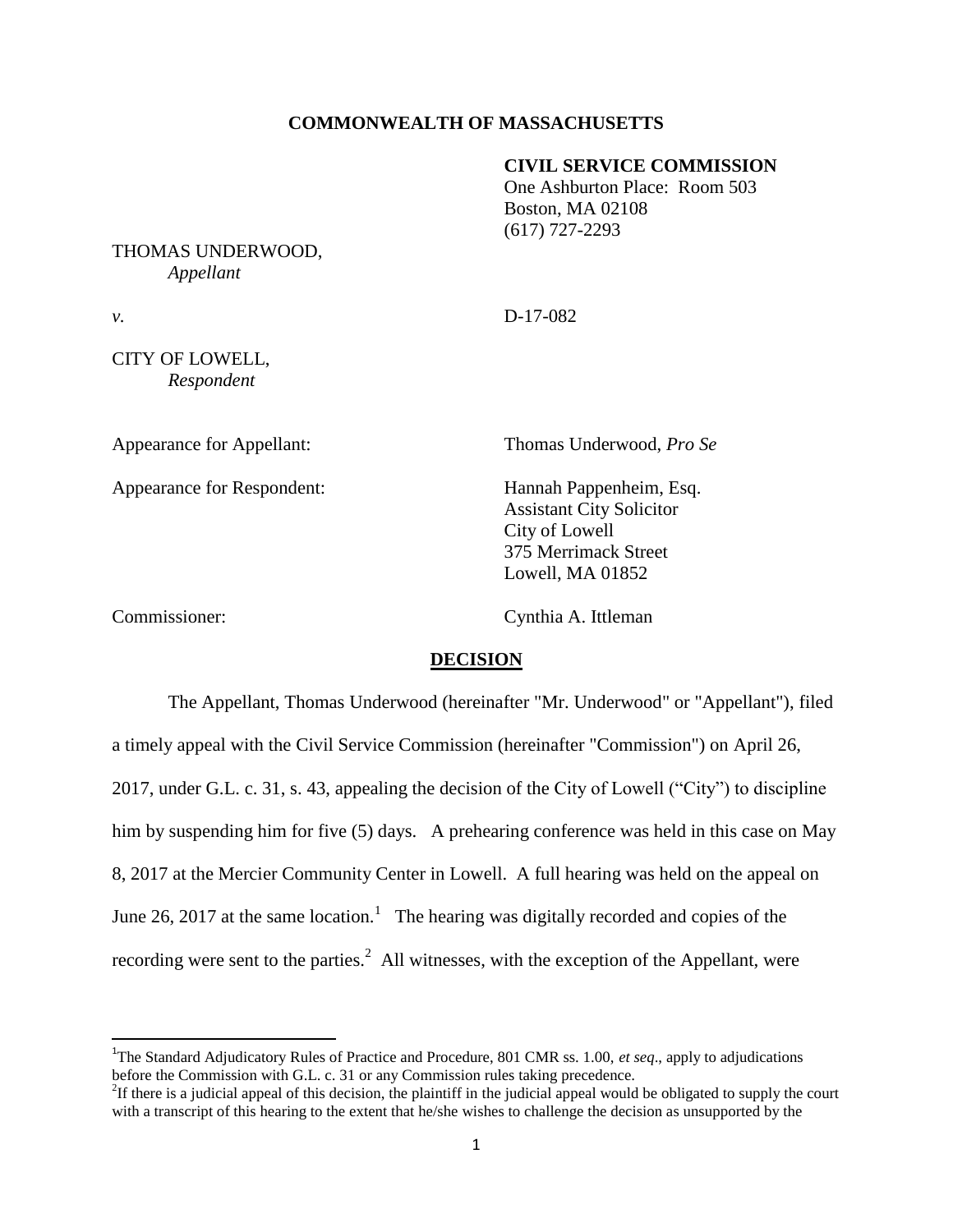sequestered. For the reasons stated herein, the appeal is denied.

# **FINDINGS OF FACT:**

Eleven (11) Exhibits were entered into evidence at the hearing. At the hearing, I ordered the parties to produce other documents post-hearing, including certain disciplinary actions taken against other members of the Lowell Fire Department. I received the post-hearing documents and the parties submitted written comments thereon. The post-hearing documents were admitted and are given the weight they are due based on the parties' comments.<sup>3</sup> Based on the exhibits and the testimony of the following witnesses:

# *Called by the Appointing Authority:*

- Rodney Panneton, Deputy Chief ("Dep. Chief"), Lowell Fire Department (LFD)
- Mark McGuane, Dep. Chief, LFD
- Robert Beane, Captain (Capt.), LFD
- Jeffrey Winward, Chief, LFD

## *Called by the Appellant:*

 $\overline{\phantom{a}}$ 

• Thomas Underwood (Appellant)

and taking administrative notice of all matters filed in the case; stipulations; pertinent statutes,

case law, regulations, rules, and policies; and reasonable inferences from the credible evidence; a

preponderance of the evidence establishes the following facts:

substantial evidence, arbitrary and capricious, or an abuse of discretion. In such cases, this CD should be used by the plaintiff in the judicial appeal to transcribe the recording into a written transcript.

<sup>&</sup>lt;sup>3</sup>The exhibits entered into the record at the hearing include Respondent's Exhibits (R.Ex.) 1 through 8 and Appellant's Exhibits (A.Ex.) 1 through 3. In response to my order at the hearing, the parties also produced information regarding four (4) post-hearing disciplinary actions taken against other members of the Lowell Fire Department, a doctor's note explaining Dep. Panneton's limited speaking ability at the hearing, additional excerpts of the CBA, and daily manning reports for three (3) days in February 2017. The documents produced post-hearing are marked and entered into the record as Post-Hearing Documents and will be given the weight they are due based on other evidence in the record, the reliability of the post-hearing documents, and the parties' written comments on the post-hearing documents.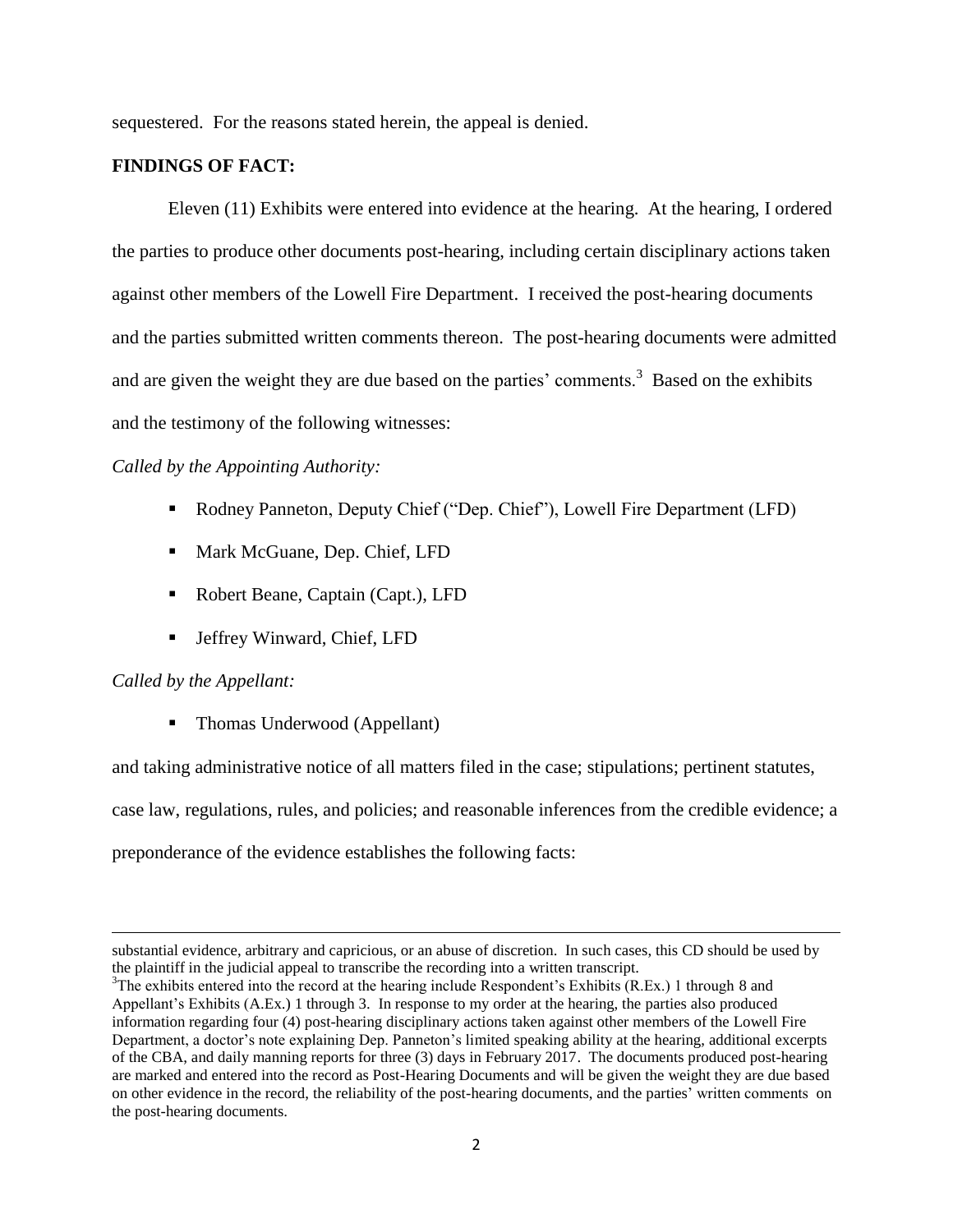- 1. The Appellant is a Lieutenant in the LFD with approximately twenty (20) years of experience at the Department. He also served many years in the active military, where he was a First Sergeant. In 2016, the Appellant received a verbal warning from Capt. Beane that became a written warning; the warning stated that the Appellant was to wear a full uniform while responding to a call and not to release a member of the LFD under certain circumstances, referring the Appellant to an applicable standard operating procedure. (Testimony of Appellant)
- 2. On March 12, 2017, the Appellant was scheduled to work two (2) shifts, the day shift and the night shift, for a total of twenty-four (24) hours at Engine 7. (Testimony of Panneton)
- 3. Chief Winward has authorized Dep. Chief Panneton to use his discretion to assign members of the LFD in the interests of the City. (Testimony of Panneton) When Dep. Chief Panneton arrived for the day shift on March 12, he decided to close Engine 7 because it had a mechanical problem. (Testimony of Panneton; Respondent's Exhibit  $(R.Ex.)$  3)
- 4. As a result of Dep. Chief Panneton's decision, the Appellant was reassigned to the back step of Ladder 2 for the day shift. (Testimony of Panneton; R.Exs. 2 and 3)
- 5. When the Appellant learned of his reassignment, he called Dep. Chief Panneton to object to it. (Testimony of Panneton; R.Ex. 3)
- 6. Dep. Chief Panneton told the Appellant that he could perform his reassignment or go home without pay. (Testimony of Panneton; R.Ex. 3) The Appellant went home without pay.  $(\underline{Id})$
- 7. The failure to perform an assignment constitutes abandoning the job without leave and disobeying an order. (Testimony of Winward)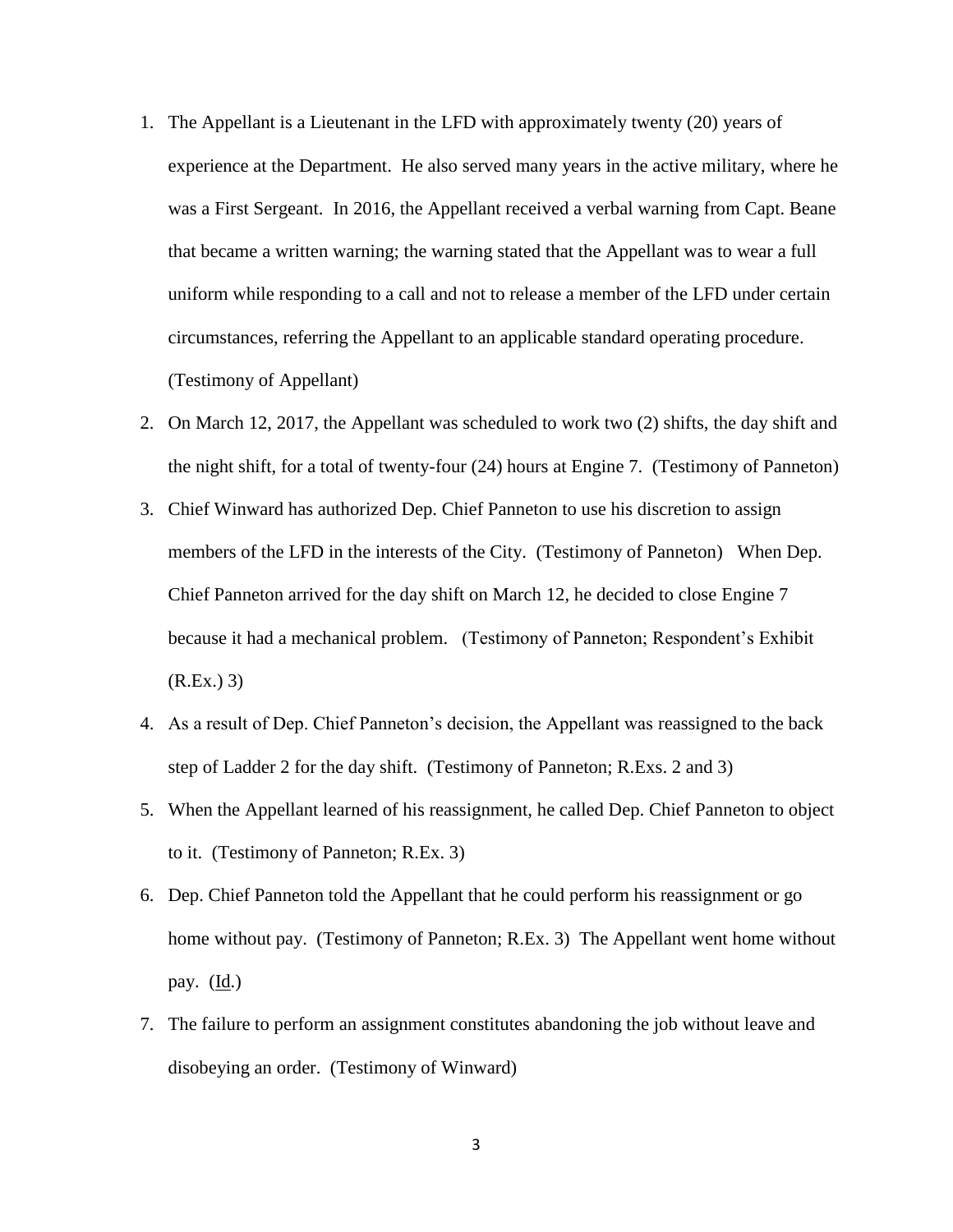- 8. On the "manning" level report for March 12, 2017, the Appellant was marked "AWD" or absent without leave, day shift. (R.Ex. 2; Testimony of Winward)
- 9. If the Appellant performed his assignment on the back step of Ladder 2, he would have been paid his normal Lieutenant rate of pay, plus \$2.00 extra per hour for the shift. (Testimony of Winward; R.Ex. 4)
- 10. The Appellant was also scheduled to work the night shift on Engine 7 on March 12, 2017. (Testimony of Panneton) As in the morning shift, Dep. Chief Panneton closed Engine 7 and reassigned the Appellant to the back step of Ladder 2.
- 11. Again the Appellant called Dep. Chief Panneton, objecting to his reassignment. Dep. Chief Panneton again informed the Appellant that he was assigned to Ladder 2. In response, the Appellant told Dep. Chief Panneton that he was feeling sick. Dep. Chief Panneton informed the Appellant that a request for sick leave would be denied. (Testimony of Panneton; R.Ex. 3)
- 12. The Appellant also called Dep. Chief McGuane to ask if he would change Dep. Chief Panneton's reassignment of the Appellant to Ladder 2. Dep. Chief McGuane declined the Appellant's request and told him to perform the reassignment on the night shift or go home without pay. (Testimony of McGuane; R.Ex. 3) In an email message written later on March 12, 2017, Dep. Chief McGuane wrote that when the Appellant asked him to change Dep. Chief Panneton's reassignment, he (Dep. Chief McGuane) "told him I would not and his options were to stay on the back step of Ladder Two or go home AWOL. He chose to go home AWOL." (R.Ex. 3)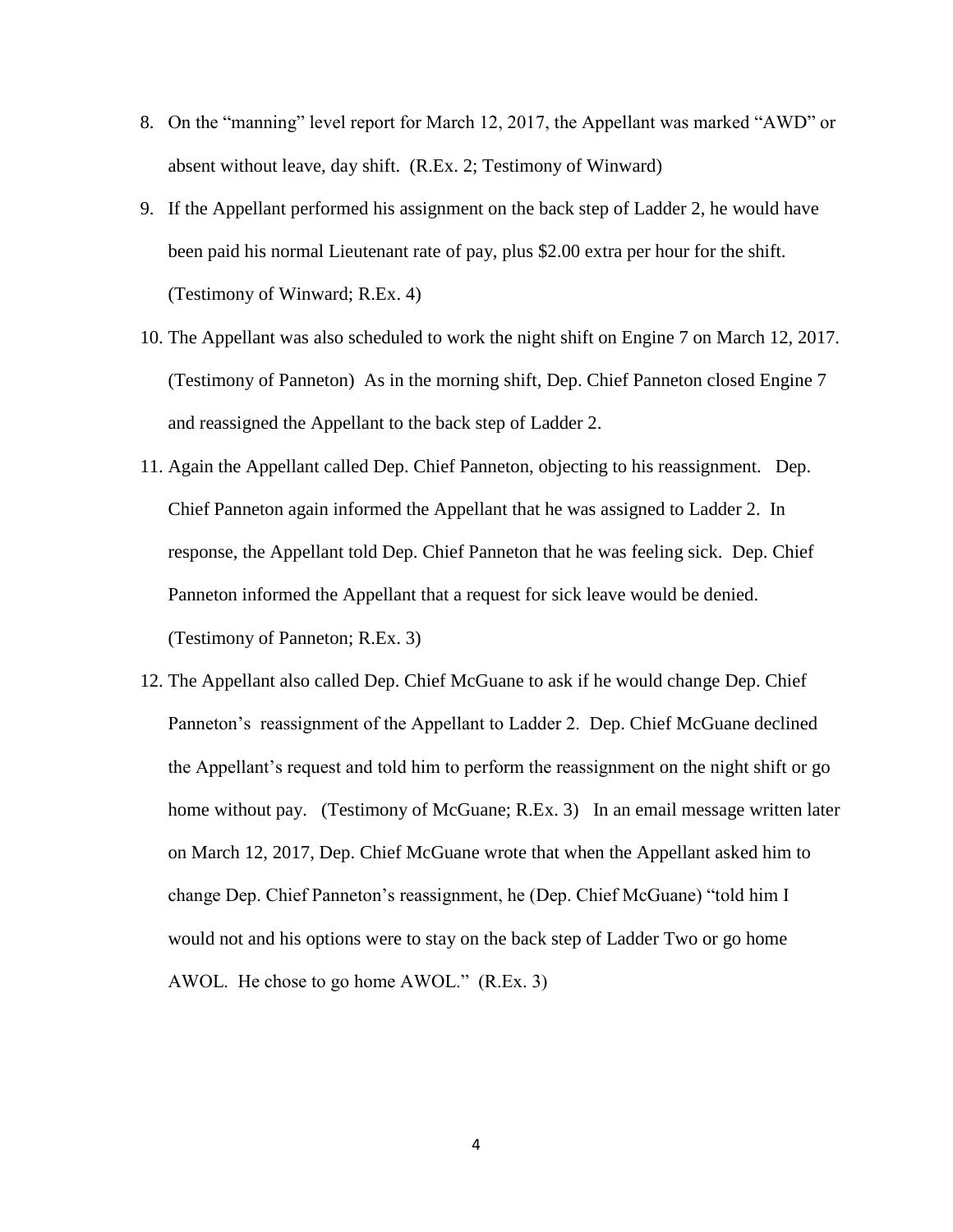- 13. The Appellant went home and the manning level report for that night indicates that he was marked "AWN", absent without leave, night shift. (Testimony of Winward; R.Ex. 1).
- 14. Because of the Appellant's failure to perform his reassignment, Capt. Beane had to replace him with another member of the LFD on overtime. (Testimony of Beane)
- 15. Chief Winward, Dep. Chief McGuane and Dep. Chief Panneton have been assigned to ride the back step of a truck as a Lieutenant. (Testimony of Winward, McGuane and Panneton)
- 16. In deciding what discipline to issue to the Appellant for twice failing to perform an assignment on March 12, 2017, Chief Winward considered the Appellant's conduct on the two (2) shifts, as well as discipline issued in other instances for disobeying orders. (Testimony of Winward)
- 17. By memo dated March 24, 2017 delivered to the Appellant in hand, Chief Winward informed the Appellant that he was suspended for five (5) days, attaching copies of G.L.
	- c. 31, ss. 41-45. The memo states, in part,

… Refusing the orders of a Deputy Chief, going home on A.W.O.L. when you do not agree with those orders, and asking another Deputy Chief to change those orders because you do not agree with them are completely unacceptable behavior. This type of behavior is insubordinate, and constitutes conduct unbecoming a fire officer. You put the citizens of Lowell and the firefighters of the [LFD] at risk by abandoning your post while Captain Beane had to hire someone in your place and wait for him to come to work. ... (R.Ex. 5)

18. By letter dated March 28, 2017 from the Appellant to City Manager Kevin Murphy, the

Appellant requested a hearing regarding his suspension. (R.Ex. 6)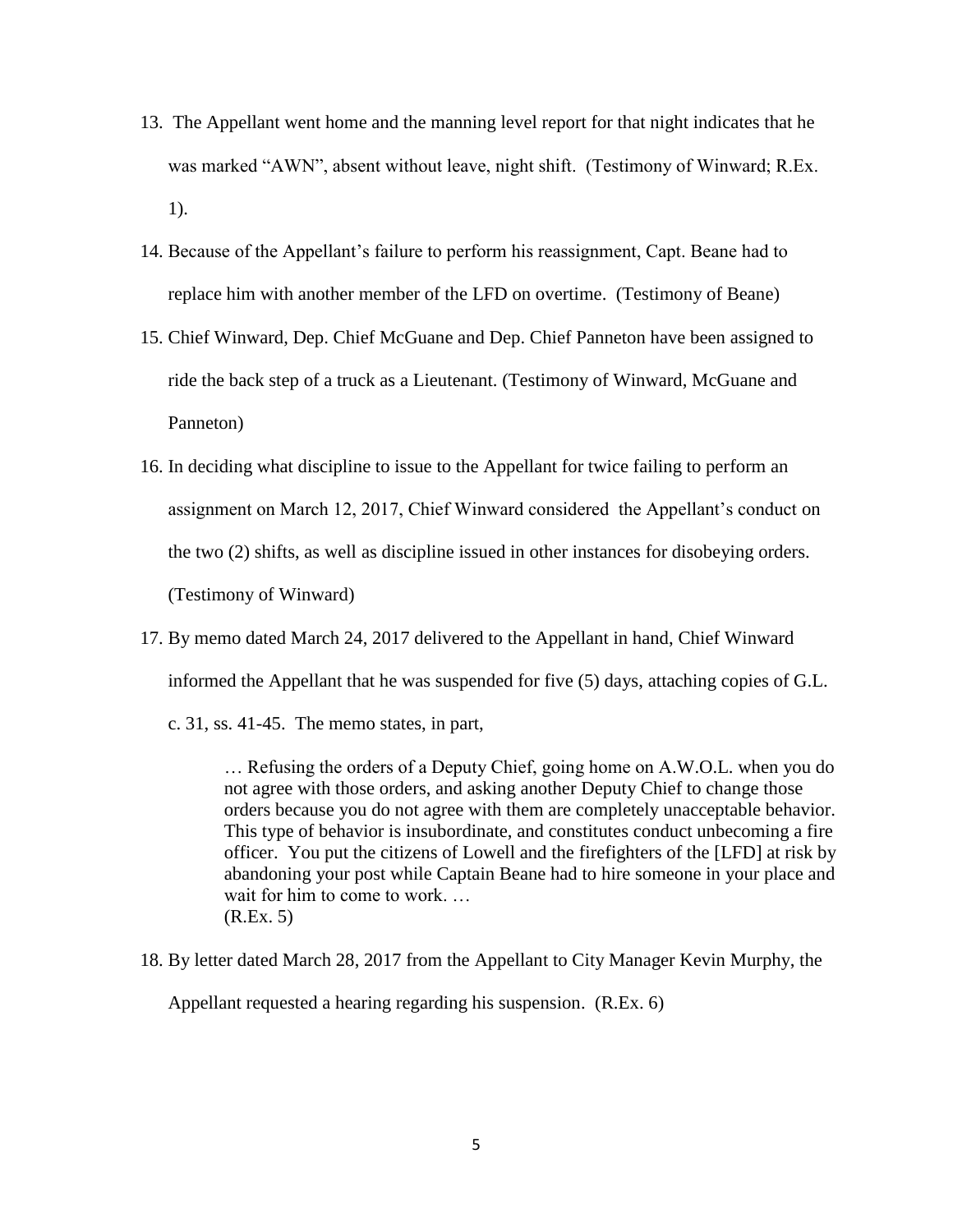- 19. On March 29, 2017, the Appellant was handed a letter from City Manager Kevin Murphy providing notice that a discipline hearing would be held on April 4, 2017 at 10:00a.m. regarding the five (5)-day suspension. (R.Ex. 7)
- 20. City Manager Murphy conducted the local discipline hearing on April 4, 2017, at which the Appellant testified. Mr. Murphy issued his findings and conclusions on April 10, 2017, stating that the Appellant had "disobeyed two orders of a superior and engaged in conduct unbecoming of a Fire Officer ..." and that Chief Winward had just cause to suspend the Appellant for five (5) days. (R.Ex. 8) The City Manager's decision was hand delivered to the Appellant's house on April 12, 2017. (Id.)

21. The Appellant timely filed the instant appeal on April 26, 2017. (Administrative Notice) *Discipline of Other Members of the LFD*

- 22. In 2012, a prior LFD Chief issued a five (5)-day suspension for "disobeying a direct order from a superior officer". (Post-Hearing Documents) The Respondent states that the employee had no prior discipline since 1998. (Email from Respondent to Commission and Appellant, July 10, 2017, 12:06 p.m.)
- 23. In 2014, a prior LFD Chief issued a twenty-four (24)-hour suspension for " disobeying a direct order from the Senior Fire Captain and for conduct unbecoming a Fire Officer" during a building fire. (Post-Hearing Documents) The Respondent states that the employee had no prior discipline. (Email from Respondent to Commission and Appellant, July 10, 2017, 12:06 p.m.)
- 24. In 2016, Chief Winward issued a twenty-four (24)-hour suspension for "disobeying an order of a Superior Officer; and conduct unbecoming a member of the [LFD]" after the employee argued with another member of the LFD and shoved him, and, when a superior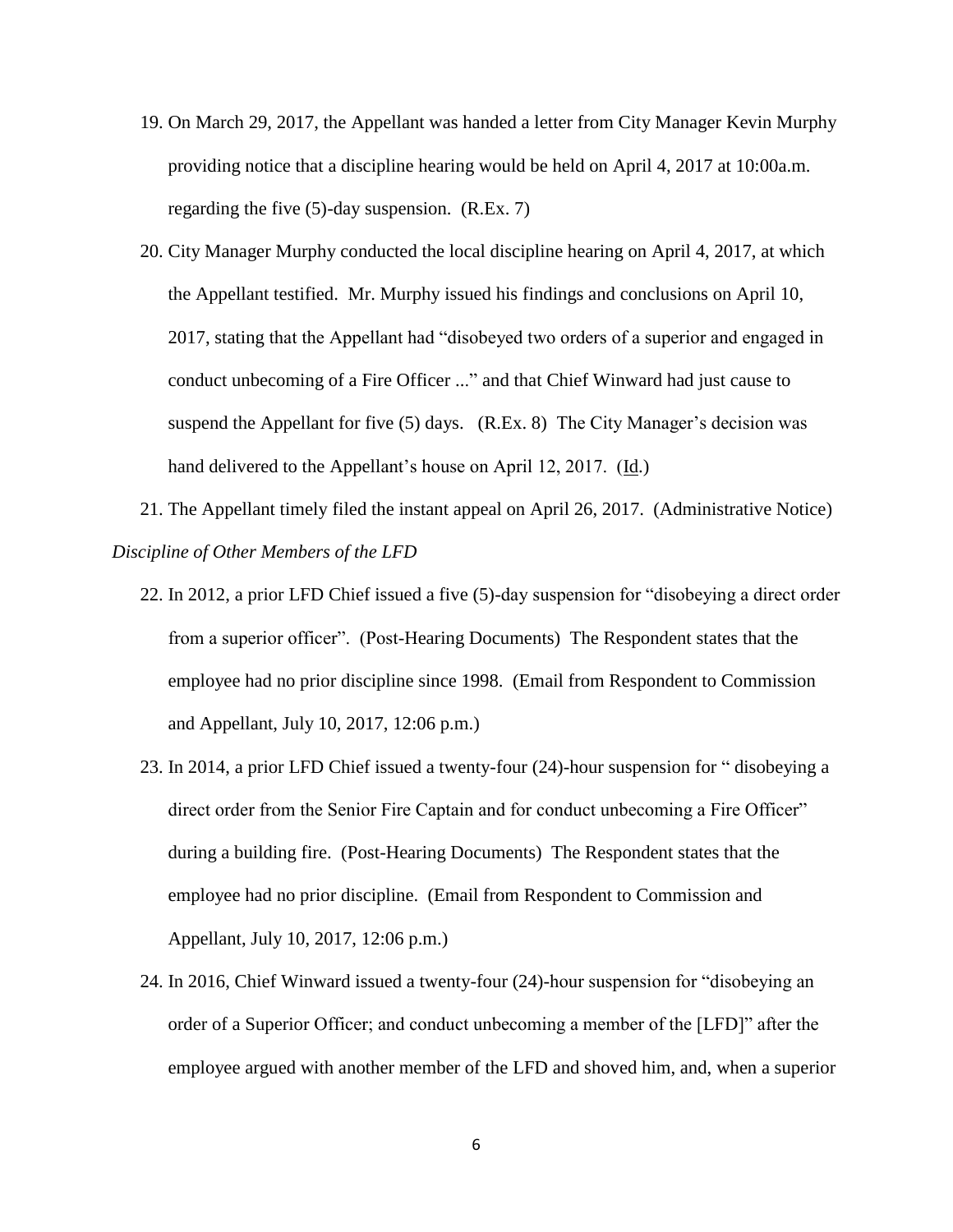officer directed the employee to go to another part of the station, the employee did not comply until the superior officer repeated the order. (Post-Hearing Documents) The Respondent states that the employee previously had been issued warnings and a suspension for sick leave use. (Email from Respondent to Commission and Appellant, July 10, 2017, 12:06 p.m.)

25. In early 2017, Chief Winward issued a five (5)-day suspension to an employee for refusing a Superior Officer's order to shave, having been ordered to shave on another occasion. The suspension was reduced to a twenty-four (24)-house suspension. (Post-Hearing Documents) The Respondent states that the employee previously had been issued written warnings about sick leave use. (Email from Respondent to Commission and Appellant, July 10, 2017, 12:06 p.m.)

#### *Applicable Law*

A tenured civil service employee may be disciplined for "just cause" after due notice and hearing upon written decision "which shall state fully and specifically the reasons therefore." G.L. c. 31, s. 41. A person aggrieved by a decision of an appointing authority made pursuant to G.L. c. 31, s. 41 may appeal to the Commission under G.L. c. 31, s. 43.

On appeal to the Commission, under G.L. c. 31, s. 43, the Commission makes a de novo review "for the purpose of finding the facts anew." Town of Falmouth v. Civil Service Comm'n, 447 Mass. 814, 823 (2006) and cases cited. The role of the Commission is to determine "whether the appointing authority has sustained its burden of proving that there was reasonable justification for the action taken by the appointing authority." City of Cambridge v. Civil Service Comm'n, 43 Mass.App.Ct. 300, 304, *rev.den*., 426 Mass. 1102 (1997). *See also* City of Leominster v. Stratton, 58 Mass.App.Ct. 726, 728, *rev.den*., 440 Mass. 1108 (2003); Police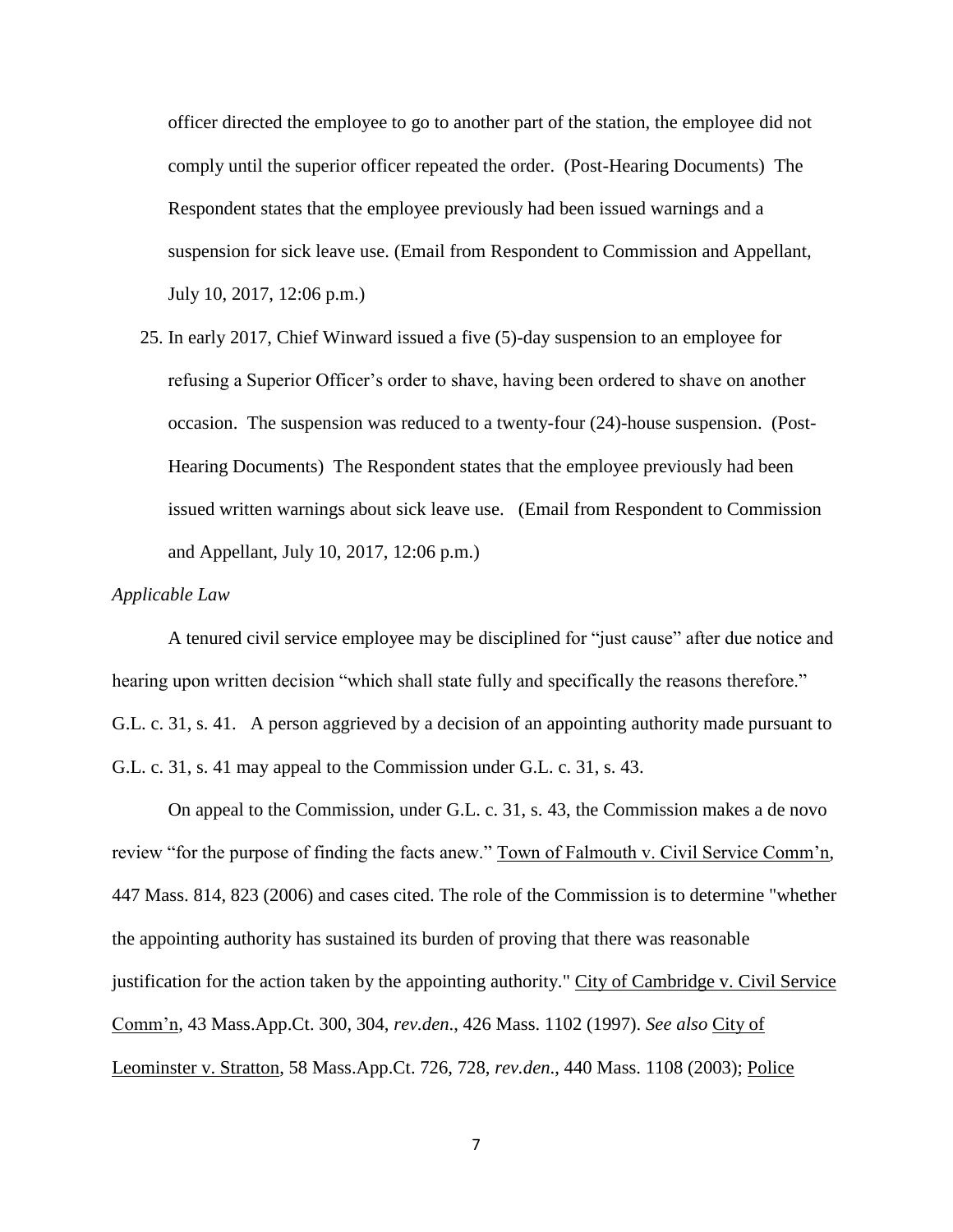Dep't of Boston v. Collins, 48 Mass.App.Ct. 411, *rev.den*., 726 N.E.2d 417 (2000); McIsaac v. Civil Service Comm'n, 38 Mass.App.Ct. 473, 477 (1995); Town of Watertown v. Arria, 16 Mass.App.Ct. 331, *rev.den*., 390 Mass. 1102 (1983).

An action is "justified" if it is "done upon adequate reasons sufficiently supported by credible evidence, when weighed by an unprejudiced mind; guided by common sense and by correct rules of law." Commissioners of Civil Service v. Municipal Ct., 359 Mass. 211, 214 (1971); City of Cambridge v. Civil Service Comm'n, 43 Mass.App.Ct. 300, 304, *rev.den*., 426 Mass. 1102 (1997); Selectmen of Wakefield v. Judge of First Dist. Ct., 262 Mass. 477, 482 (1928). The Commission determines justification for discipline by inquiring, "whether the employee has been guilty of substantial misconduct which adversely affects the public interest by impairing the efficiency of public service." School Comm. v. Civil Service Comm'n, 43 Mass.App.Ct. 486, 488, *rev.den*., 426 Mass. 1104 (1997); Murray v. Second Dist. Ct., 389 Mass. 508, 514 (1983). The Commission is guided by "the principle of uniformity and the 'equitable treatment of similarly situated individuals' [both within and across different appointing authorities]" as well as the "underlying purpose of the civil service system 'to guard against political considerations, favoritism and bias in governmental employment decisions.' " Town of Falmouth v. Civil Service Comm'n, 447 Mass. 814, 823 (2006) and cases cited.

G.L. c. 31, section 43 also vests the Commission with some discretion to affirm, vacate or modify the discipline imposed by an appointing authority, although that discretion is "not without bounds" and requires sound and reasoned explanation for doing so. *See* Police Comm'r v. Civil Service Comm'n, 39 Mass.App.Ct. 594, 600 (1996) and cases cited. ("The power accorded to the commission to modify penalties must not be confused with the power to impose penalties ab initio, which is a power accorded the appointing authority") "[T]he power to

8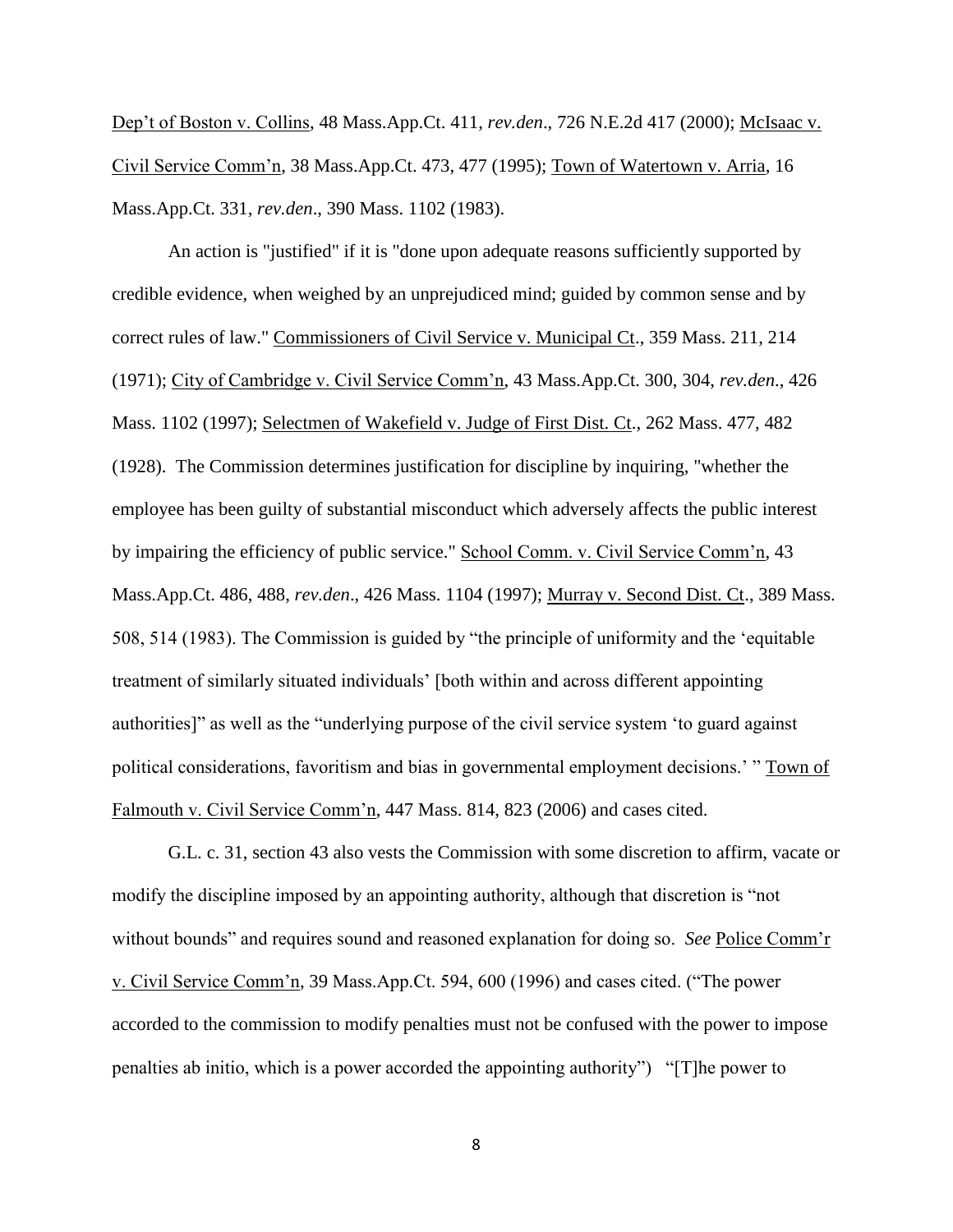modify is at its core the authority . . . to temper, balance, and amend. The power to modify penalties permits the furtherance of uniformity and equitable treatment of similarly situated individuals." Id. (emphasis added). *See also* Town of Falmouth v. Civil Service Comm'n, 447 Mass. 814, 823 (2006), quoting Watertown v. Arria, 16 Mass.App.Ct. 331, 334 (1983). *Analysis*

The Respondent has established, by a preponderance of the evidence, that it had just cause to discipline the Appellant. Twice in one day, on two (2) different shifts, the Appellant refused to perform as he was reassigned, and went home instead. The Appellant makes a number of arguments asserting that there was no just cause to discipline him and that, even if just cause was established, the discipline should be reduced because other members of the LFD who were alleged to have disobeyed orders received less discipline. Specifically, the Appellant avers that he was given a choice whether or not to work, that other members of the LFD had gone home without pay and were not alleged to have been AWOL, and no one specifically told him that going home without pay would constitute being AWOL, that the reassignments were a demotion, and that a different reassignment could have been arranged so that, as a superior officer, he did not have to be assigned to the back step of a truck during his reassignment.

The Appellant's arguments are unpersuasive. First, Dep. Chief Panneton is authorized by Chief Winward to make staffing reassignments in the interest of the City as appropriate. That he may have been able to make alternate reassignments to avoid assigning the Appellant to the back step of Ladder 2 does not free the Appellant from his obligation to work where assigned. Dep. Chief Panneton testified that Engine 7, to which the Appellant and others had been assigned initially, had mechanical problems. As a result, he reassigned the members of the LFD, including the Appellant, elsewhere. If members of the LFD, or of any other fire department,

9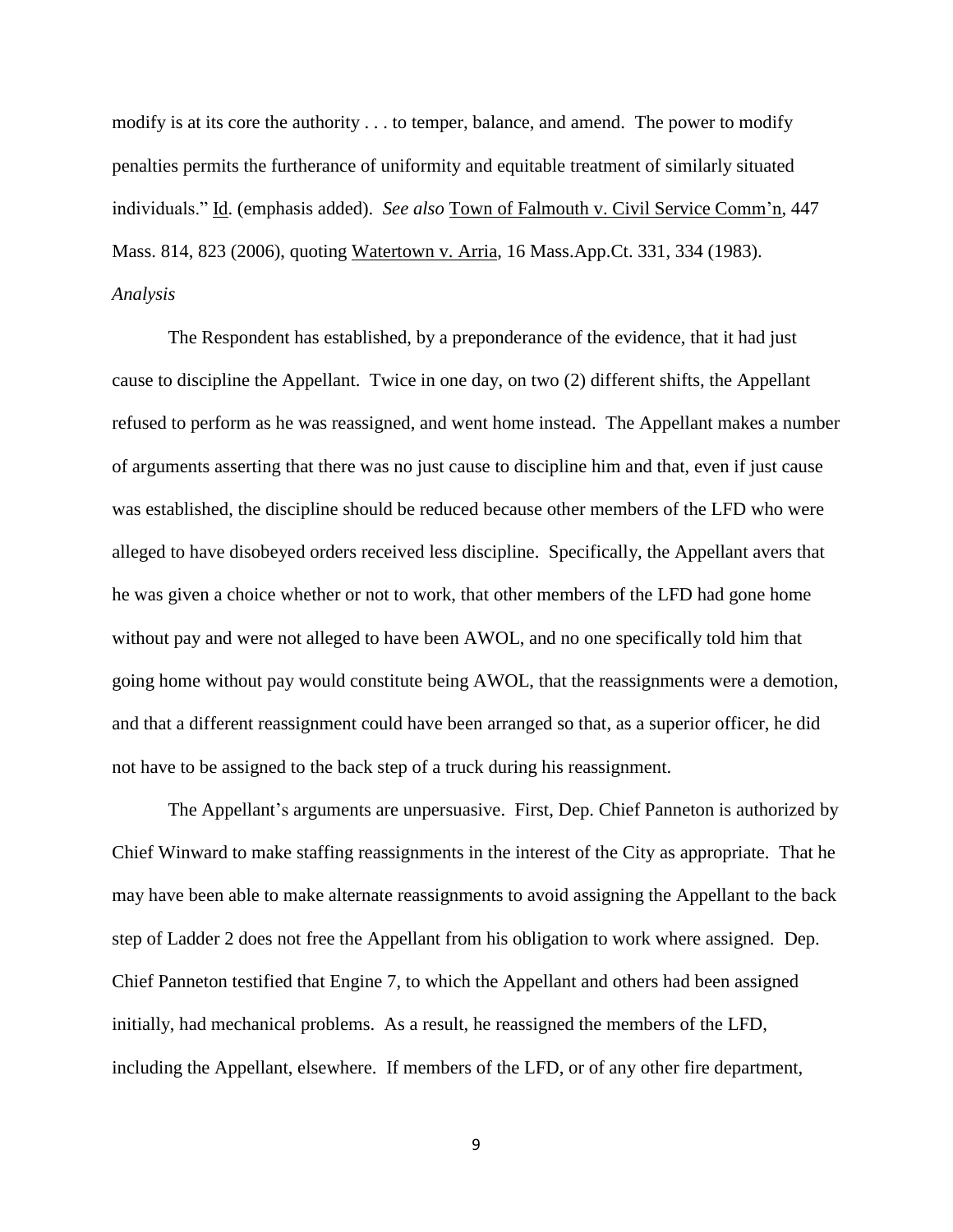were to choose to go home rather than work as they are assigned, the effectiveness of the Department would be jeopardized.

The Appellant avers that as a long-term member of the LFD with many years in active military duty, he knows what an order is and asserts that Dep. Panneton's repeated instruction to work where he was reassigned did not constitute an order. I find that the reassignment was an order, not a choice or a request, that the Appellant refused to obey the order, and that the Appellant's refusal to obey the order constituted insubordination. Dep. Panneton had to repeatedly tell the Appellant to work where he was reassigned or go home without pay. Having refused to work when he was reassigned, the Appellant cannot complain of the results. There is no evidence in the record that the Respondent is barred from interpreting an employee's refusal to work as being AWOL. That the Appellant may not have been expressly informed that going home could be interpreted as being AWOL does not preclude the City from making such a determination. The Appellant was afforded notice of the allegations against him and an opportunity to be heard at which he presented evidence, the hearing was held, the hearing officer issued his findings and conclusions, and the Appellant was able to appeal the local decision to the Commission.

The effect of the Appellant's disobeying of an order is not the sole reason for the Respondent's decision to discipline the Appellant. In addition to arguing with Dep. Chief Panneton about his reassignment, the Appellant called another superior officer in an attempt to work around Dep. Chief Panneton and his reassignment order. Moreover, the Appellant did so on two (2) different shifts, requiring the LFD to engage another member of the Department to work overtime. The Appellant's actions undermine the authority of the chain of command and constitute conduct unbecoming of an officer. The Appellant's insubordination and conduct

10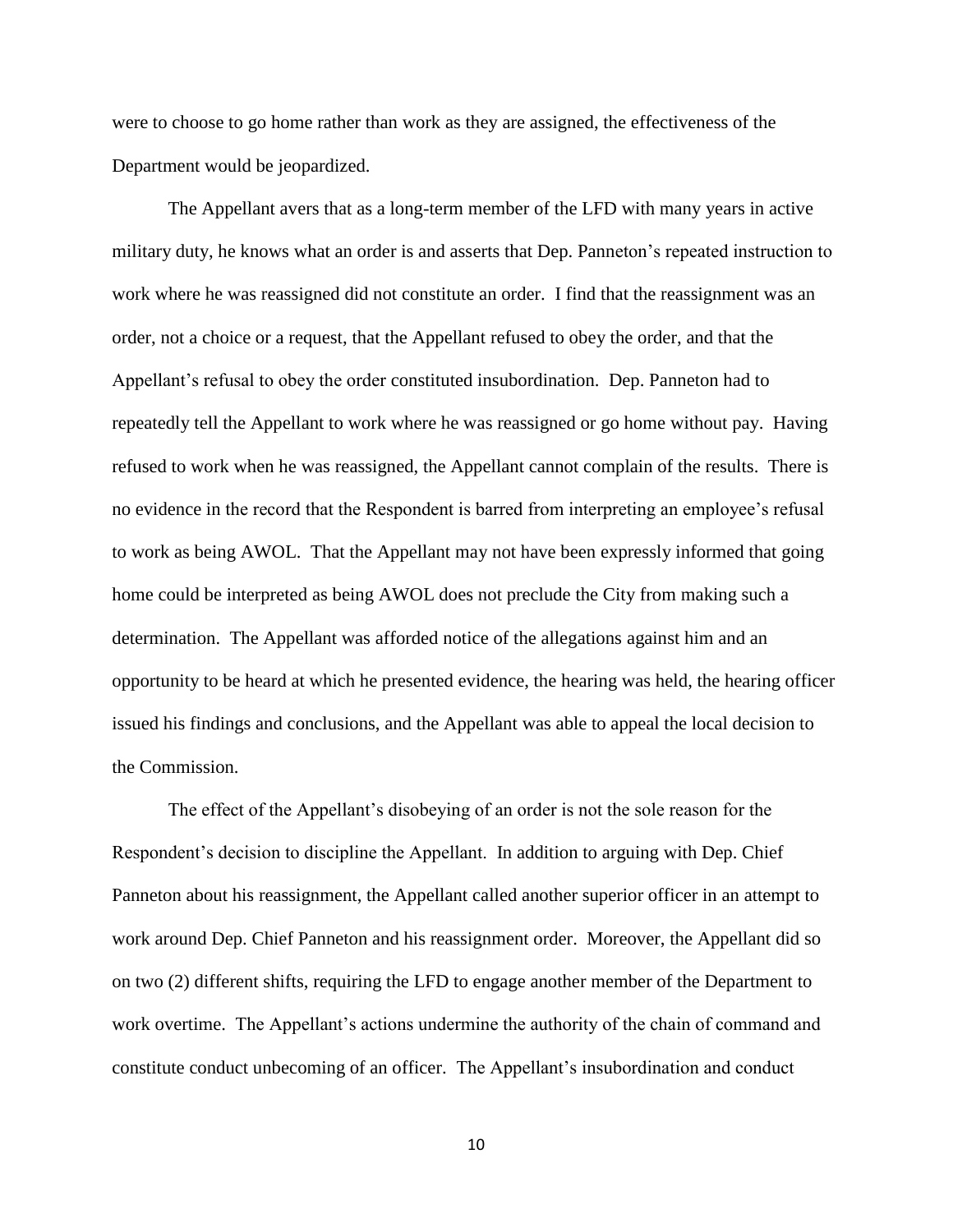unbecoming an officer constitutes substantial misconduct which adversely affects the public interest by impairing the efficiency of public service.

The Appellant's reassignments did not constitute a demotion. The Appellant's title was not altered when he was reassigned to the back step of Ladder 2. The superior officers who testified at the Commission hearing indicated that when they had been Lieutenants like the Appellant, they too had been assigned, on occasion, to the back step of a fire truck. Further, the Appellant's reassignment did not involve reduced pay. In fact, had the Appellant worked as reassigned, he would have been paid his usual salary and earned an additional amount pursuant to the applicable provisions of the collective bargaining agreement.

The Appellant avers that his five (5)-day suspension constitutes disparate treatment. Having reviewed the four (4) examples of similar discipline issued to members of the LFD, I find that the Appellant's suspension is not disproportionate. A member of the Department with no prior discipline received a five (5)-day suspension for disobeying a direct order. The Appellant's conduct here is worse. Specifically, the Appellant repeatedly refused to obey the order of his reassignment on two (2) different shifts and, further, he asked Dep. Chief McGuane to un-do the reassignment by Dep. Chief Panneton. The Appellant's misconduct does not compare to an employee suspended for twenty-four (24) hours for refusing an order to shave. The other disciplinary examples provided by the Respondent appear to involve a single incident, while there were two (2) separate instances in this case and, while the other disciplines involve disobeying an order, as the Appellant did here, they do not appear to involve allegations of conduct unbecoming an officer. Further, having reached substantially the same findings as the City, modification of the five (5)-day suspension is unwarranted.